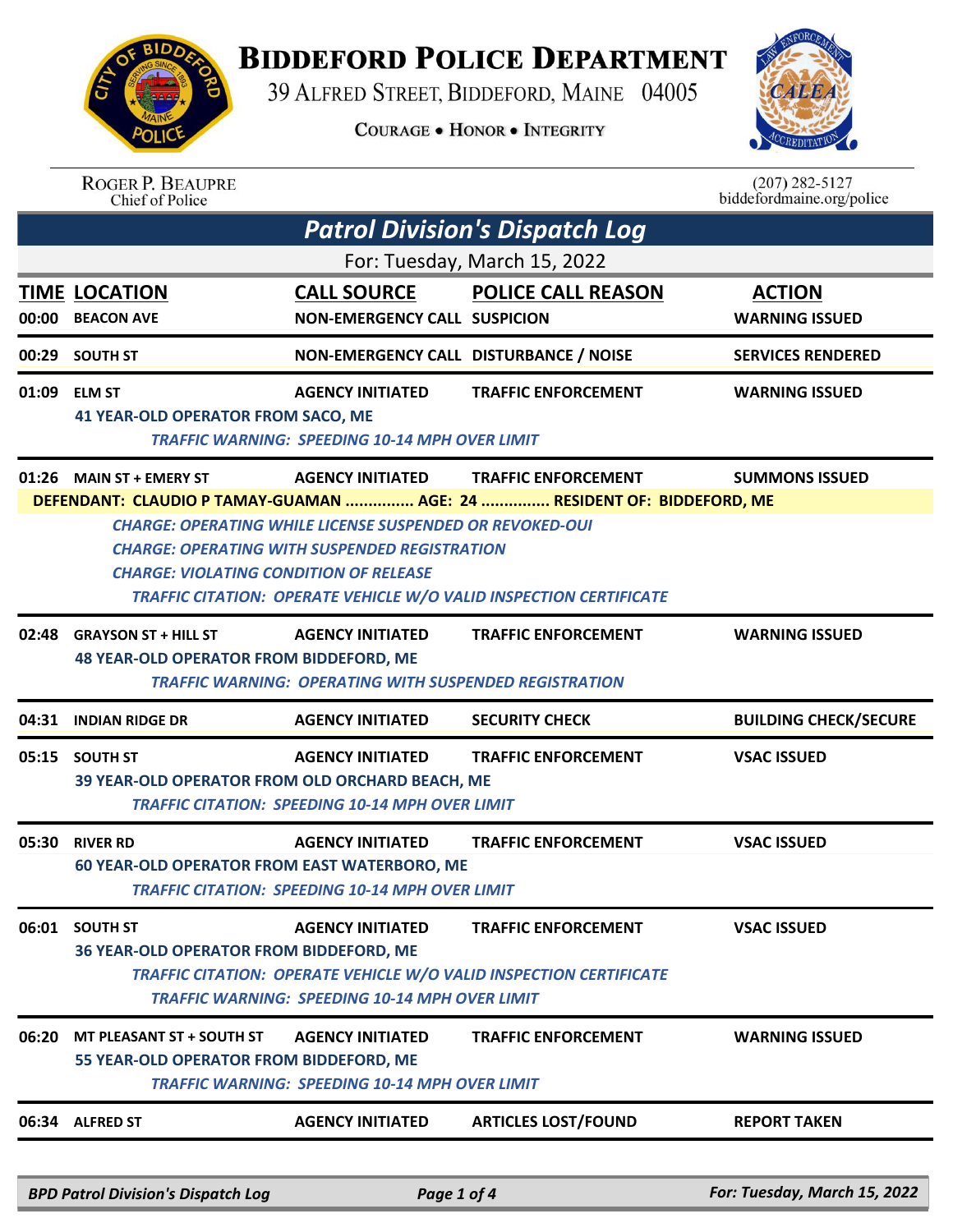|       | <b>TIME LOCATION</b><br>07:28 GOODWINS MILLS RD, LYMAN,     | <b>CALL SOURCE</b><br><b>AGENCY INITIATED</b>                                 | <b>POLICE CALL REASON</b><br><b>PAPERWORK</b>                                                    | <b>ACTION</b><br><b>SERVICES RENDERED</b> |
|-------|-------------------------------------------------------------|-------------------------------------------------------------------------------|--------------------------------------------------------------------------------------------------|-------------------------------------------|
| 07:34 | <b>GUINEA RD</b><br>19 YEAR-OLD OPERATOR FROM BIDDEFORD, ME | <b>AGENCY INITIATED</b><br><b>TRAFFIC CITATION: INADEQUATE TIRES - 4 TIRE</b> | <b>TRAFFIC DETAIL</b><br>TRAFFIC CITATION: OPERATE VEHICLE W/O VALID INSPECTION CERTIFICATE      | <b>VSAC ISSUED</b>                        |
|       | 08:07 ALFRED ST + OLD DOGS LN                               | <b>E-911 CALL</b>                                                             | <b>VEHICLE CRASH - POLICE ONLY</b>                                                               | <b>STATE FORM TAKEN</b>                   |
|       | 08:18 BOULDER WAY                                           | <b>NON-EMERGENCY CALL SUSPICION</b>                                           |                                                                                                  | <b>SERVICES RENDERED</b>                  |
|       | 09:55 HILL ST                                               | <b>AGENCY INITIATED</b>                                                       | <b>ANIMAL COMPLAINT</b>                                                                          | <b>NEGATIVE CONTACT</b>                   |
|       | 10:47 MASON ST + ELM ST                                     | NON-EMERGENCY CALL PARKING COMPLAINT                                          |                                                                                                  | <b>SERVICES RENDERED</b>                  |
|       | 10:50 ROBIN CIR                                             | <b>E-911 CALL</b>                                                             | <b>MISSING PERSON</b>                                                                            | <b>REPORT TAKEN</b>                       |
|       | 11:01 SUMMER ST                                             |                                                                               | NON-EMERGENCY CALL DOMESTIC COMPLAINTS                                                           | <b>REPORT TAKEN</b>                       |
|       | 11:08 ELM ST                                                | NON-EMERGENCY CALL ANIMAL COMPLAINT                                           |                                                                                                  | <b>GONE ON ARRIVAL</b>                    |
|       | 11:25 POMERLEAU ST                                          | NON-EMERGENCY CALL CIVIL COMPLAINT                                            |                                                                                                  | <b>CIVIL COMPLAINT</b>                    |
|       | 11:34 HILL ST                                               | <b>AGENCY INITIATED</b>                                                       | <b>COMMUNITY ENGAGEMENT</b>                                                                      | <b>SERVICES RENDERED</b>                  |
|       | 11:52 UNION ST                                              | <b>WALK-IN AT STATION</b>                                                     | <b>HARASSMENT</b>                                                                                | <b>SERVICES RENDERED</b>                  |
|       | 12:02 POOL ST                                               | <b>E-911 CALL</b>                                                             | 911 MISUSE                                                                                       | <b>SERVICES RENDERED</b>                  |
| 12:07 | <b>MAIN ST</b>                                              |                                                                               | NON-EMERGENCY CALL VEHICLE CRASH - POLICE ONLY                                                   | <b>SERVICES RENDERED</b>                  |
| 12:25 | <b>OAK ST</b>                                               |                                                                               | NON-EMERGENCY CALL ARTICLES LOST/FOUND                                                           | <b>REMOVED HAZARD</b>                     |
|       | 12:42 POOL ST                                               | <b>AGENCY INITIATED</b>                                                       | <b>COMMUNITY ENGAGEMENT</b>                                                                      | <b>NEGATIVE CONTACT</b>                   |
|       | 13:00 MAY ST                                                | NON-EMERGENCY CALL CRIMINAL MISCHIEF                                          |                                                                                                  | <b>REPORT TAKEN</b>                       |
|       | 13:20 HILL ST                                               | <b>AGENCY INITIATED</b>                                                       | <b>ANIMAL COMPLAINT</b>                                                                          | <b>PAPERWORK NOT SERVED</b>               |
| 13:26 | <b>BOULDER WAY</b>                                          | <b>NON-EMERGENCY CALL SUSPICION</b>                                           |                                                                                                  | <b>SERVICES RENDERED</b>                  |
|       | 13:39 ALFRED ST                                             |                                                                               | NON-EMERGENCY CALL ARTICLES LOST/FOUND                                                           | <b>SERVICES RENDERED</b>                  |
|       | 14:21 OAKWOOD LN                                            | <b>NON-EMERGENCY CALL OUT FOR FOLLOW UP</b>                                   |                                                                                                  | <b>SERVICES RENDERED</b>                  |
| 14:37 | <b>MAIN ST</b>                                              | <b>NON-EMERGENCY CALL THEFT</b>                                               |                                                                                                  | <b>REPORT TAKEN</b>                       |
| 14:40 | <b>SOUTH ST</b>                                             | <b>E-911 CALL</b>                                                             | <b>ASSIST: MEDICAL   ECHO LEVEL</b>                                                              | <b>TRANSPORT TO HOSPITAL</b>              |
| 14:59 | <b>SOUTH ST</b><br>50 YEAR-OLD OPERATOR FROM BIDDEFORD, ME  | <b>AGENCY INITIATED</b>                                                       | <b>TRAFFIC ENFORCEMENT</b><br>TRAFFIC WARNING: OP LEFT OF SOLID DOUBLE LINE, EXCEPT IN EMERGENCY | <b>WARNING ISSUED</b>                     |
|       | 15:09 SACO FALLS WAY                                        | <b>AGENCY INITIATED</b>                                                       | <b>OUT FOR FOLLOW UP</b>                                                                         | <b>SERVICES RENDERED</b>                  |
|       |                                                             |                                                                               |                                                                                                  |                                           |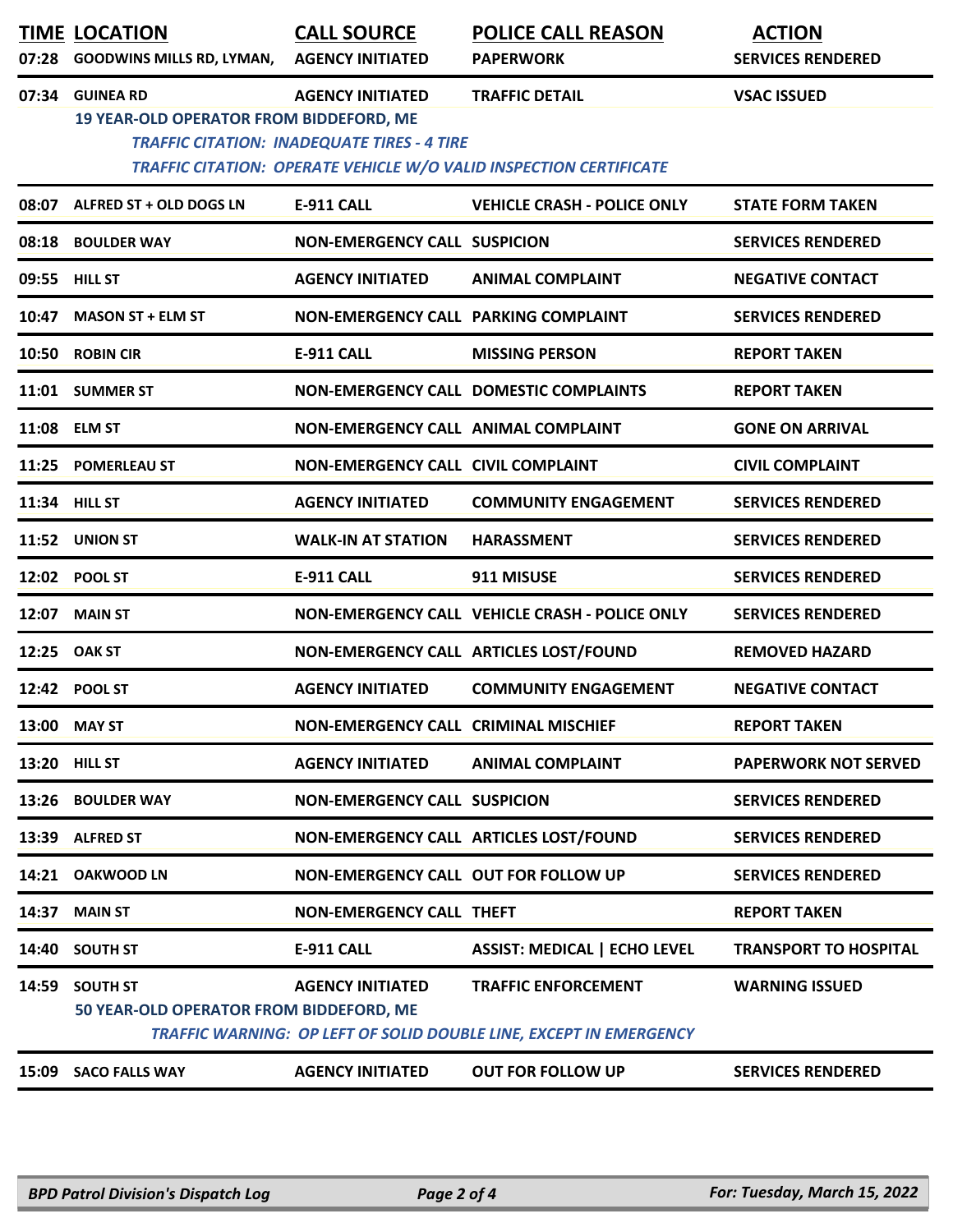| 15:18 | <b>TIME LOCATION</b><br><b>MAIN ST + WESTERN AVE</b><br>35 YEAR-OLD OPERATOR FROM LYMAN, ME | <b>CALL SOURCE</b><br><b>AGENCY INITIATED</b><br><b>TRAFFIC WARNING: SPEEDING 10-14 MPH OVER LIMIT</b> | <b>POLICE CALL REASON</b><br><b>TRAFFIC ENFORCEMENT</b>                                                  | <b>ACTION</b><br><b>WARNING ISSUED</b> |
|-------|---------------------------------------------------------------------------------------------|--------------------------------------------------------------------------------------------------------|----------------------------------------------------------------------------------------------------------|----------------------------------------|
|       | 15:33 ALFRED ST + DENTAL AVE<br><b>41 YEAR-OLD OPERATOR FROM BERWICK, ME</b>                | <b>AGENCY INITIATED</b>                                                                                | <b>TRAFFIC ENFORCEMENT</b><br>TRAFFIC CITATION: OPERATE VEHICLE W/O VALID INSPECTION CERTIFICATE         | <b>VSAC ISSUED</b>                     |
|       | 15:34 HILL ST + COTTAGE ST<br>23 YEAR-OLD OPERATOR FROM BIDDEFORD, ME                       | <b>AGENCY INITIATED</b>                                                                                | <b>TRAFFIC ENFORCEMENT</b><br>TRAFFIC WARNING: OPERATE VEHICLE W/O VALID INSPECTION CERTIFICATE          | <b>WARNING ISSUED</b>                  |
|       | 15:41 WENTWORTH ST                                                                          | NON-EMERGENCY CALL TRESPASSING                                                                         |                                                                                                          | <b>SERVICES RENDERED</b>               |
| 15:50 | <b>DARTMOUTH ST + MAY ST</b>                                                                | <b>NON-EMERGENCY CALL ROAD HAZARD</b>                                                                  |                                                                                                          | <b>PARKING TICKET ISSUED</b>           |
|       | 16:05 HARVEY ST                                                                             | <b>E-911 CALL</b>                                                                                      | <b>ASSAULT</b>                                                                                           | <b>REPORT TAKEN</b>                    |
|       | 16:42 ELM ST + ALFRED ST<br>50 YEAR-OLD OPERATOR FROM BIDDEFORD, ME                         | <b>AGENCY INITIATED</b>                                                                                | <b>TRAFFIC ENFORCEMENT</b><br>TRAFFIC CITATION: OPERATE VEHICLE W/O VALID INSPECTION CERTIFICATE         | <b>VSAC ISSUED</b>                     |
|       | 16:56 ALFRED ST                                                                             | <b>AGENCY INITIATED</b>                                                                                | <b>OUT FOR FOLLOW UP</b>                                                                                 | <b>SERVICES RENDERED</b>               |
|       | 17:07 WENTWORTH ST                                                                          | <b>NON-EMERGENCY CALL WEAPONS</b>                                                                      |                                                                                                          | <b>UNFOUNDED</b>                       |
|       | 17:14 ALFRED ST + MAINE TPKE                                                                | <b>E-911 CALL</b>                                                                                      | <b>ASSIST: VEHICLE FIRE</b>                                                                              | <b>GONE ON ARRIVAL</b>                 |
| 17:19 | <b>POMERLEAU ST</b>                                                                         | NON-EMERGENCY CALL CRIMINAL MISCHIEF                                                                   |                                                                                                          | <b>REPORT TAKEN</b>                    |
|       | 17:36 WENTWORTH ST                                                                          |                                                                                                        | <b>NON-EMERGENCY CALL MENTAL ILLNESS CASES</b>                                                           | <b>SERVICES RENDERED</b>               |
|       | 17:51 ORCHARD ST + ELM ST                                                                   | <b>AGENCY INITIATED</b>                                                                                | <b>OUT FOR FOLLOW UP</b>                                                                                 | <b>SERVICES RENDERED</b>               |
|       | 17:54 ALFRED ST                                                                             | <b>NON-EMERGENCY CALL ASSIST CITIZEN</b>                                                               |                                                                                                          | <b>SERVICES RENDERED</b>               |
|       | 17:57 SOUTH ST<br><b>30 YEAR-OLD OPERATOR FROM DAYTON, ME</b>                               | <b>AGENCY INITIATED</b><br><b>TRAFFIC WARNING: SPEEDING 10-14 MPH OVER LIMIT</b>                       | <b>TRAFFIC ENFORCEMENT</b><br><b>TRAFFIC WARNING: FAILING TO NOTIFY STATE OF NAME AND ADDRESS CHANGE</b> | <b>WARNING ISSUED</b>                  |
|       | 17:57 PROSPECT ST                                                                           | E-911 CALL                                                                                             | ATTEMPTED/THREATENED SUICIDE SERVICES RENDERED                                                           |                                        |
|       | 17:57 MAIN ST                                                                               | <b>NON-EMERGENCY CALL THEFT</b>                                                                        |                                                                                                          | <b>REPORT TAKEN</b>                    |
| 18:23 | <b>WENTWORTH ST</b>                                                                         | <b>NON-EMERGENCY CALL THEFT</b>                                                                        |                                                                                                          | <b>REPORT TAKEN</b>                    |
|       | 18:25 ALFRED ST + CLARK ST<br>37 YEAR-OLD OPERATOR FROM BIDDEFORD, ME                       | <b>AGENCY INITIATED</b>                                                                                | <b>TRAFFIC ENFORCEMENT</b><br>TRAFFIC WARNING: OPERATE VEHICLE W/O VALID INSPECTION CERTIFICATE          | <b>WARNING ISSUED</b>                  |
|       | 18:30 BOULDER WAY                                                                           |                                                                                                        | NON-EMERGENCY CALL VEHICLE CRASH - POLICE ONLY                                                           | <b>REPORT TAKEN</b>                    |
|       | 18:32 ELM ST                                                                                | <b>AGENCY INITIATED</b>                                                                                | <b>BOLO</b>                                                                                              | <b>SERVICES RENDERED</b>               |